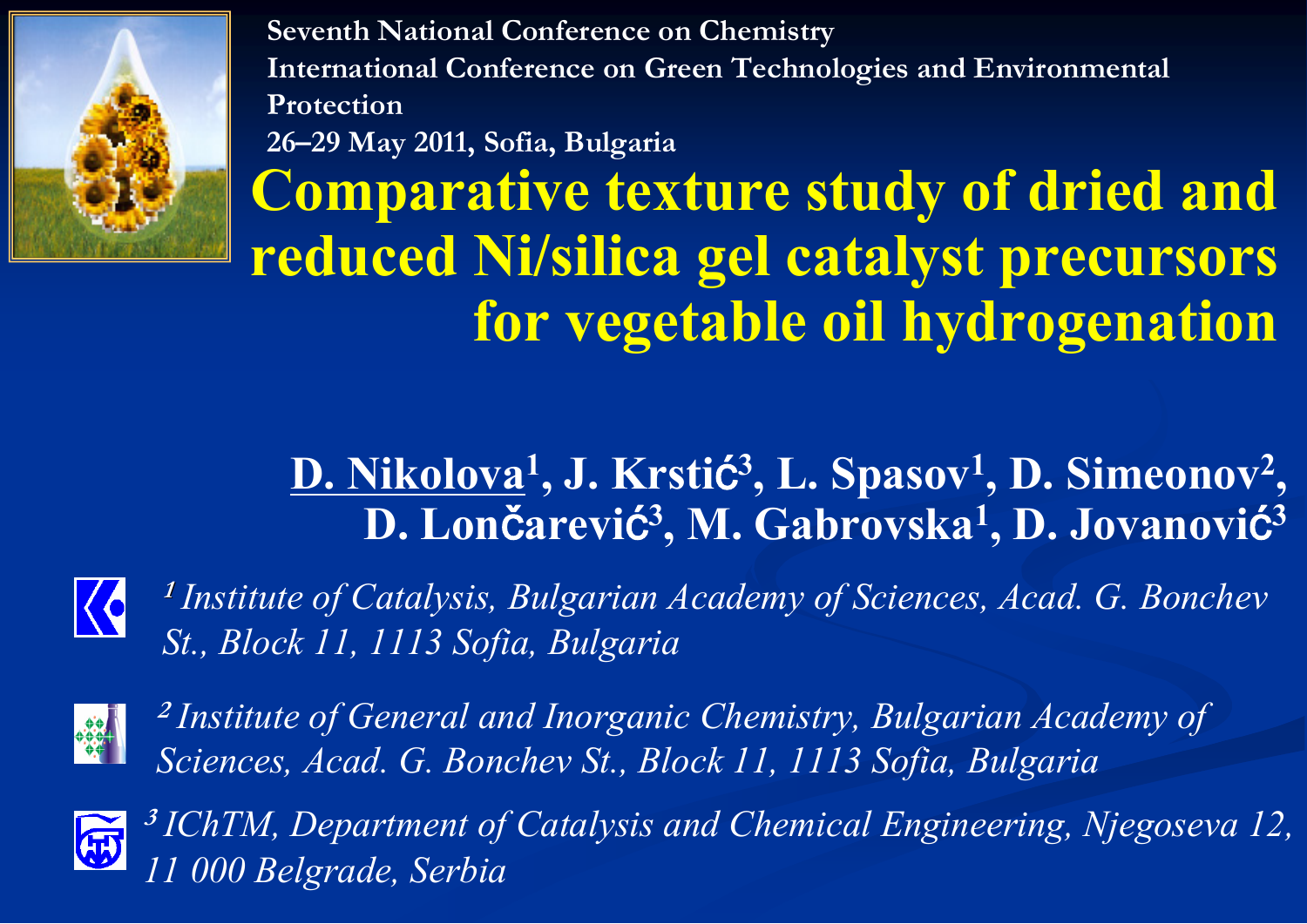**The catalytic partial hydrogenation of vegetable oils:**

### $\mathbf{C_{18}}\mathbf{H_{30}}\mathbf{O_{2}} + \mathbf{H_{2}} \rightarrow \mathbf{C_{18}}\mathbf{H_{32}}\mathbf{O_{2}} + \mathbf{H_{2}} \rightarrow \mathbf{C_{18}}\mathbf{H_{34}}\mathbf{O_{2}} + \mathbf{H_{2}} \rightarrow \mathbf{C_{18}}\mathbf{H_{36}}\mathbf{O_{2}}$

**is widely used in the manufacture of margarines, cooking, frying and salad oils, chocolates, ice-creams, shortenings and bakery products.**



**Most commonly used catalyst for vegetable oil hydrogenation is metallic metallic nickel (22** <sup>−</sup>**25 wt.%) 25 wt.%) supported on different natural sources of SiO 2 as diatomite, bentonite, clay minerals as well as different types of zeolites**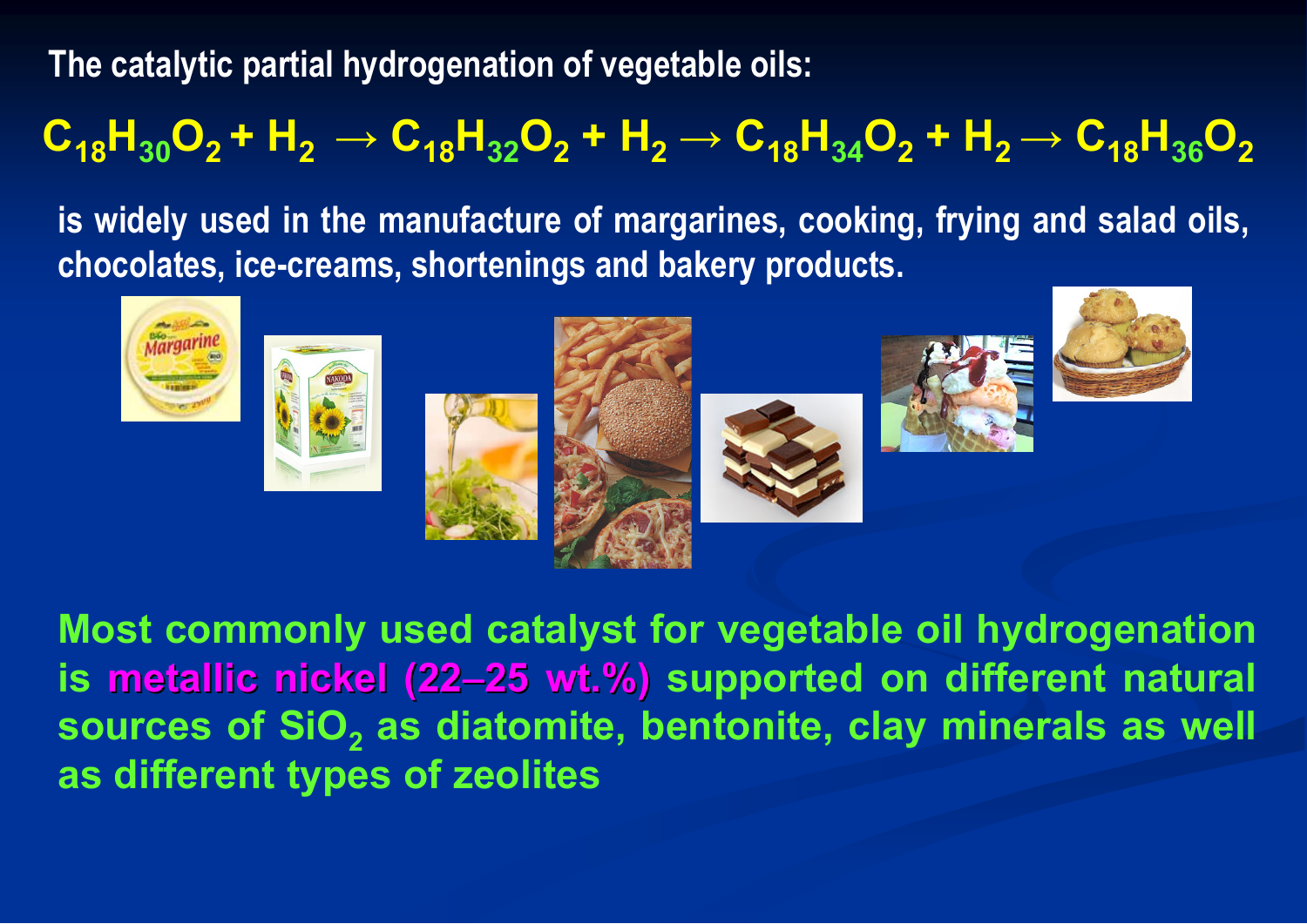#### **Disadvantages of the natural SiO 2 sources**

- **● variation** of **composition from batch to batch**
- **remarkable content of different metals as aluminum, iron and heavy metals**

**Silica gels as synthetic catalyst supports are an alternative to the natural silica sources because of their**◘ **purity**

- ◘ **controlled pore system**
- ◘ **surface properties**

#### The aim of this work is to study the texture properties after drying and after reduction **-** activation of Ni/silica gel catalyst precursors at two different temperatures (430 and 530 °C).

**These properties are important for the sorption and transport of the large triglyceride molecules.**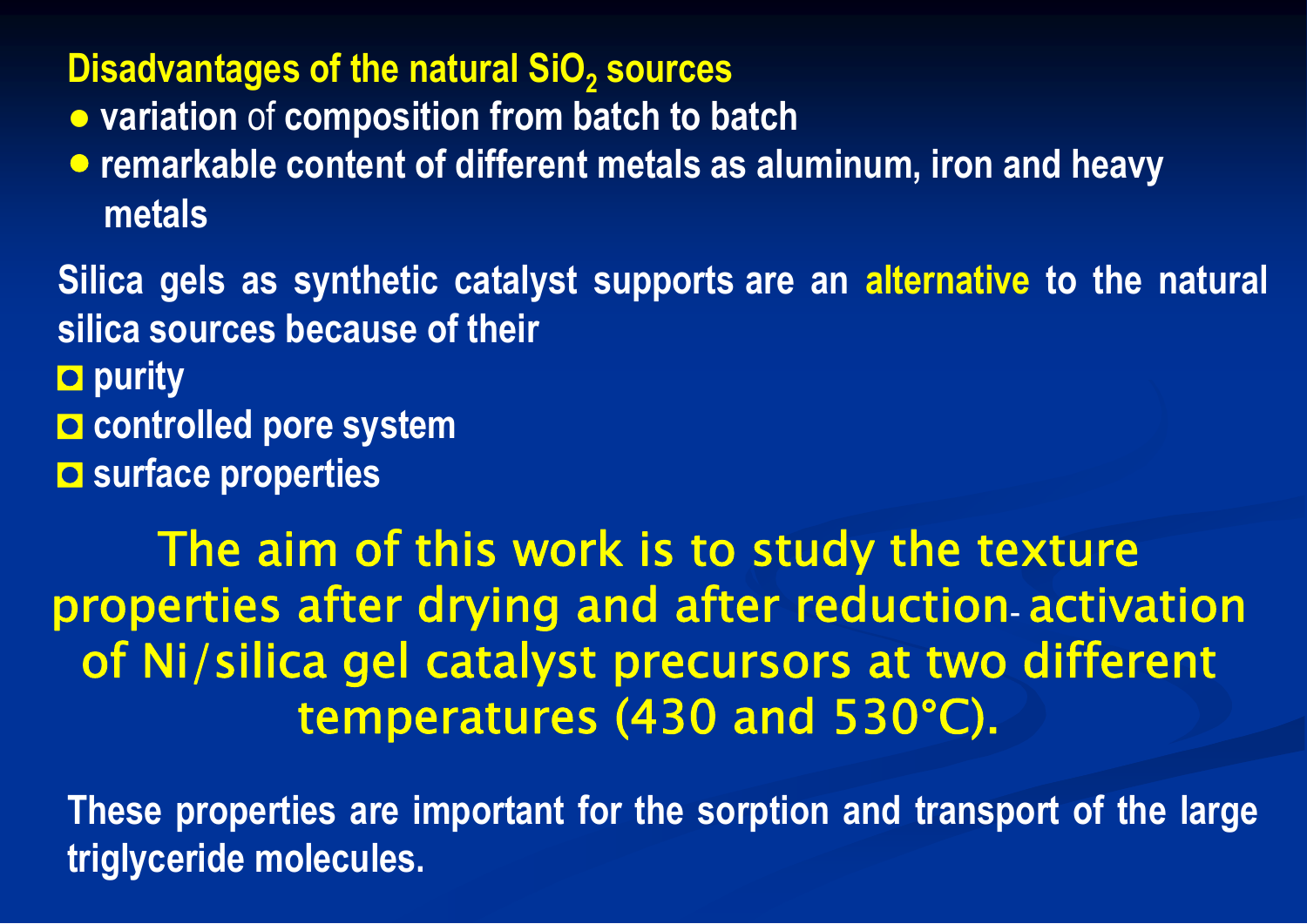## **Synthesis of precursors**

**Three types of silica gel (SIG) with different pore structures:**

**SIG-B (prepared at neutral pH )**  $\Rightarrow$  $\Rightarrow$  $\Rightarrow$ **SIG-A (prepared at acidic pH)** 



**The precursors were synthesized with identical composition (SiO <sup>2</sup>/Ni=1.0 corresponding to NiO content of 55.4 mass.%)**

**The reduction-activation of the precursors was performed at**  two temperatures 430 and 530°C in a laboratory set-up by a **"dry reduction" method with a gas mixture of H <sup>2</sup>/N 2 (1/1 v/v) at a flow rate of 10 dm 3 h-1.**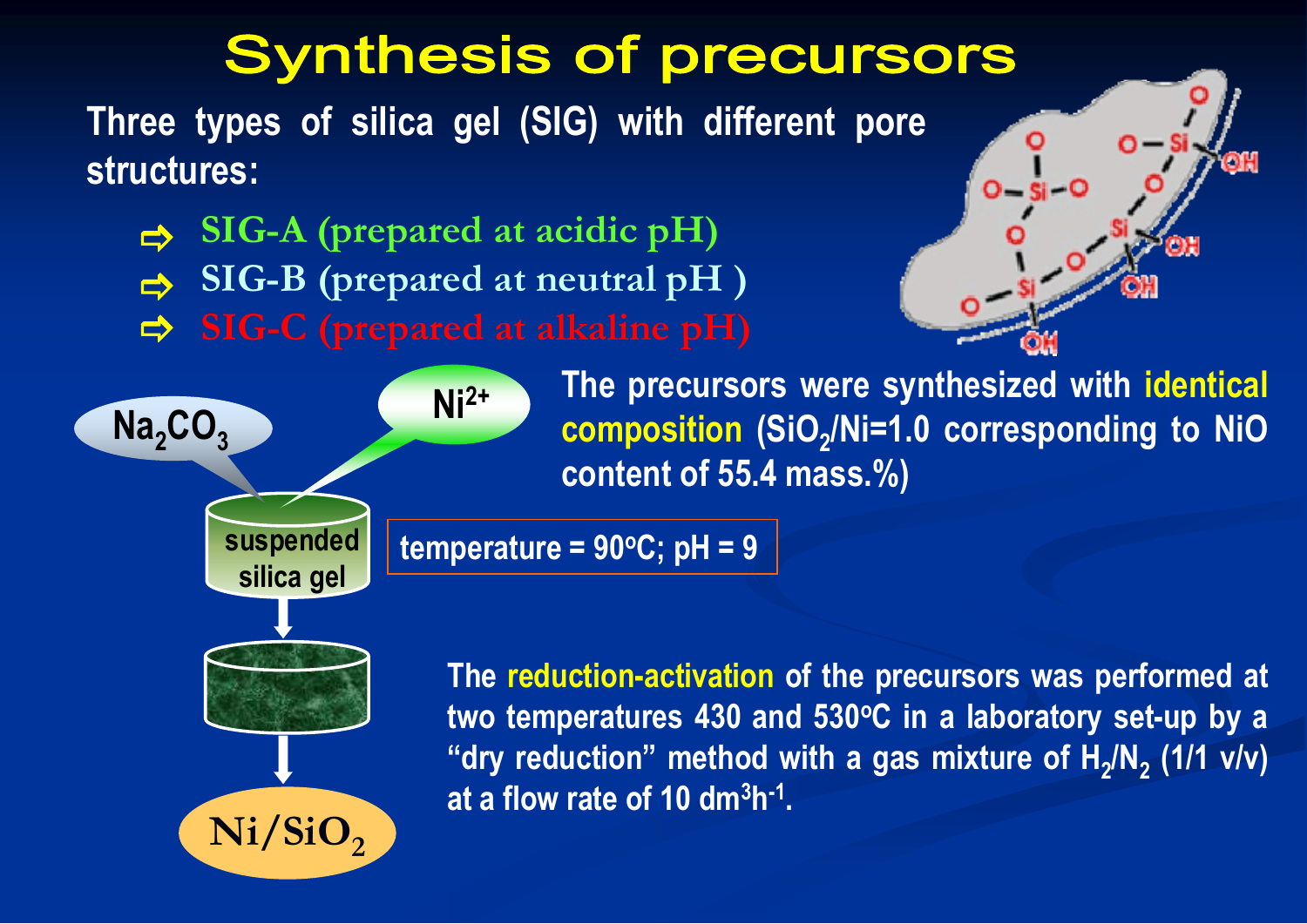#### **Nitrogen adsorption-desorption isotherms of the SIG supports and dried Ni/SIG precursors**

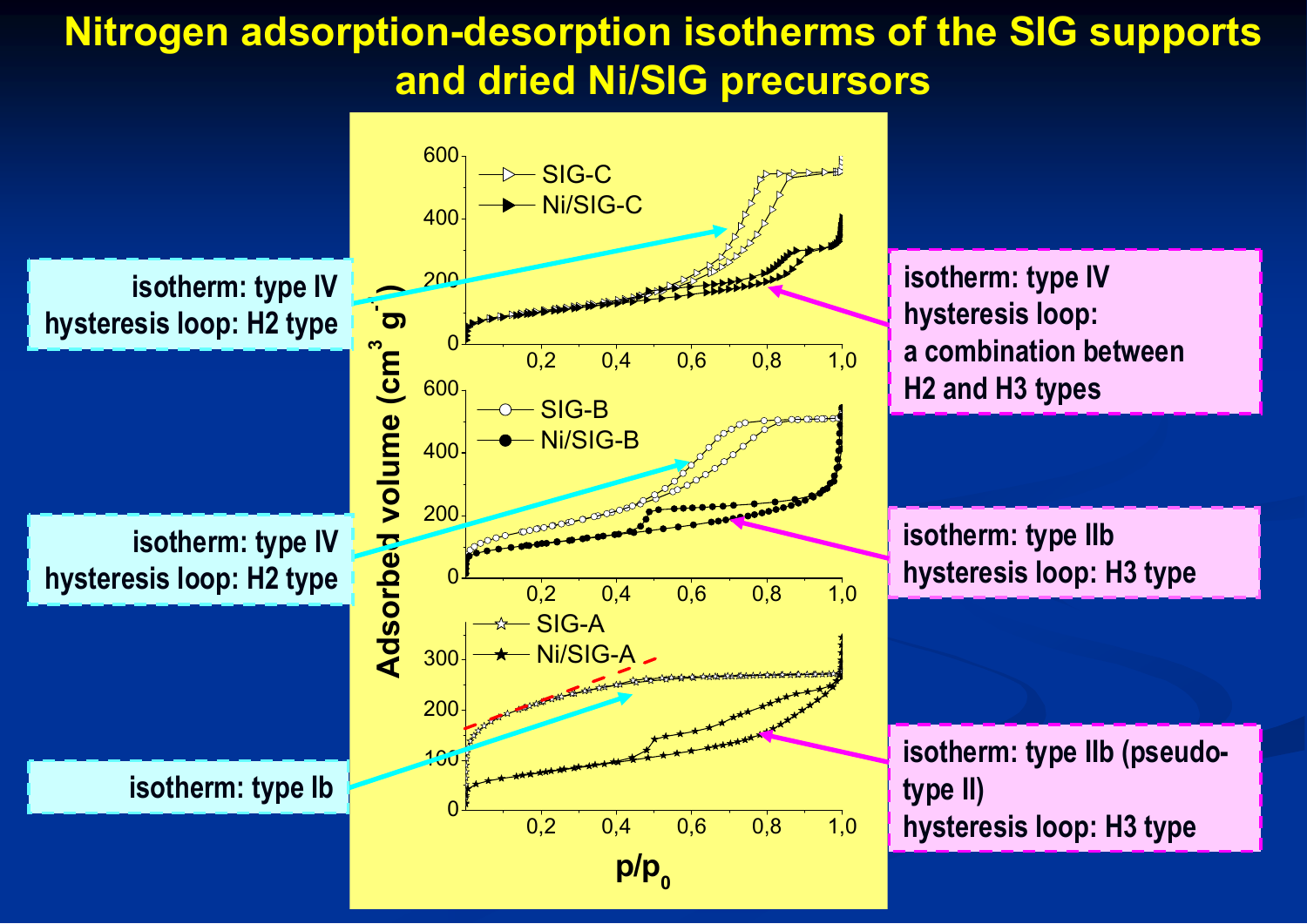**Obviously, the texture of all dried precursors is characterized by the presence of aggregates of plate-like particles having non-rigid slitshaped mesopores as a common feature of the Ni-containing phase formed on SIG supports.**



(Kaneko classification)

**This aggregates may consist of Ni(OH) x(CO 3) <sup>y</sup> and** /**or Ni2+-O(OH)-Si entities.**



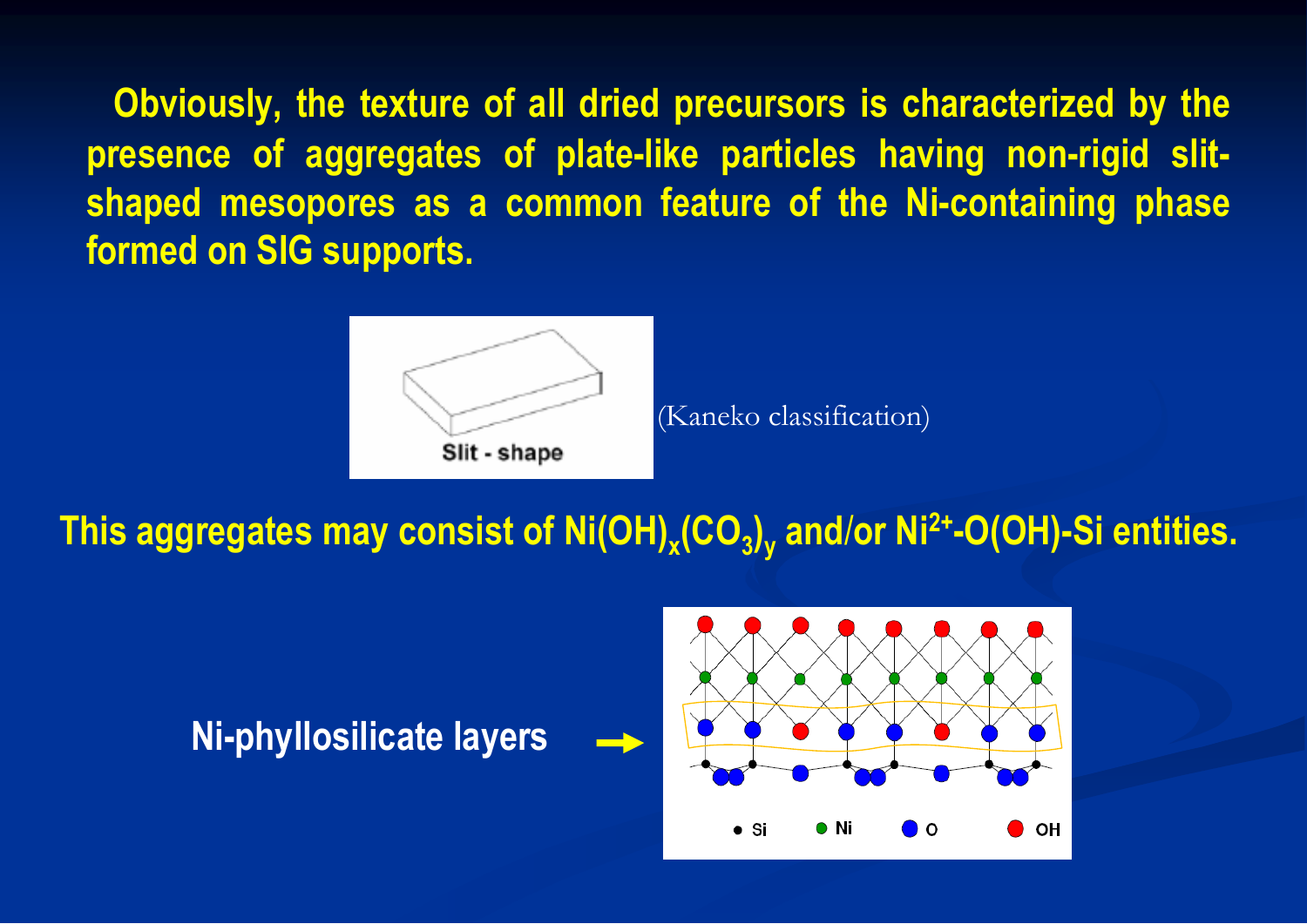#### **Nitrogen adsorption-desorption isotherms of the reduced Ni/SIG precursors** at **430 and 530°C**

**After the reduction-activation procedure, the isotherm shape and the type of hysteresis loop are preserved at both temperatures.**

**Only filling of the pores has occurred.**

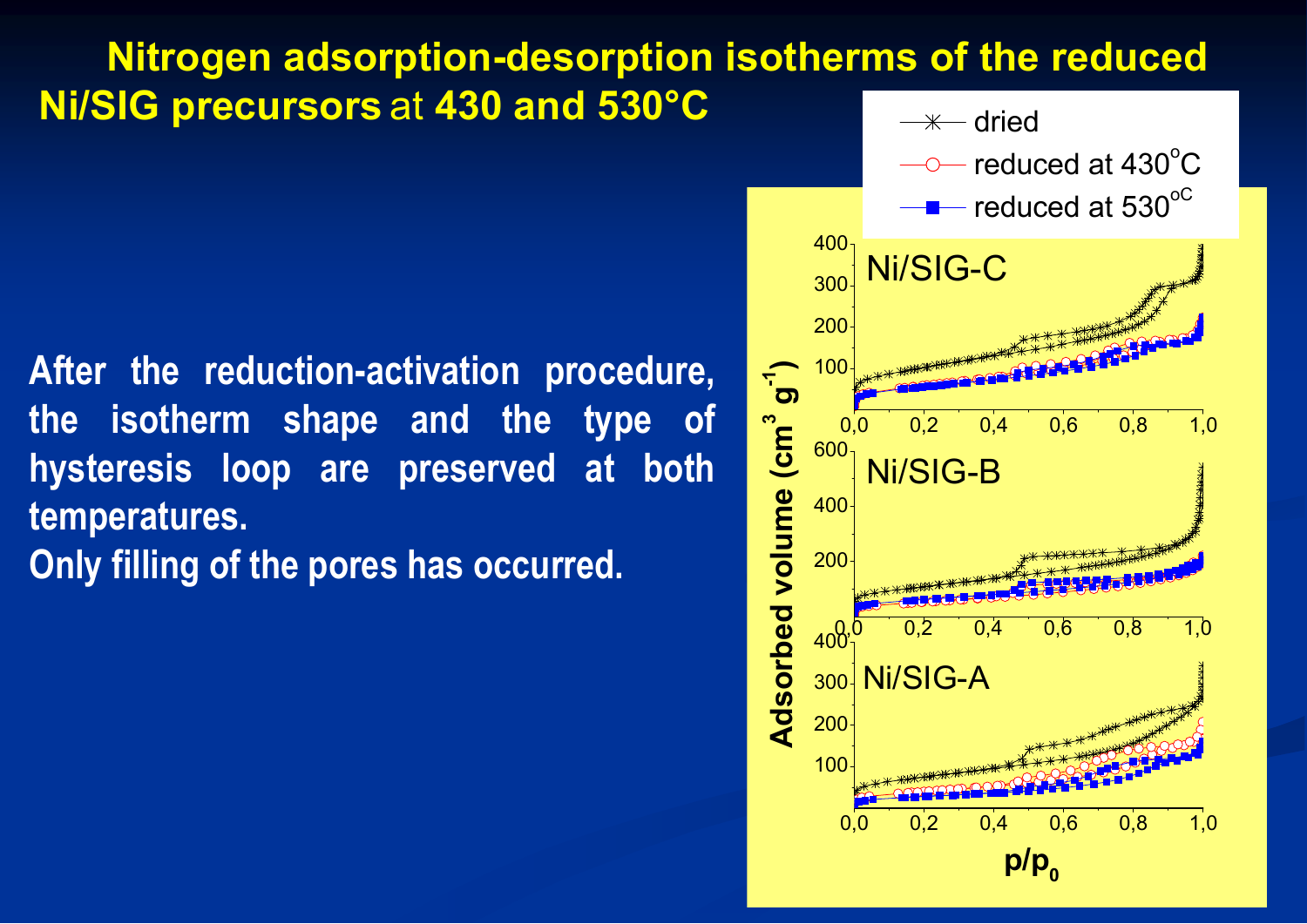| <b>Sample</b>           | SBET<br>$(m^2/g)$ | $\bf{V_{tot}}$<br>$\text{ (cm}^3\text{/g)}$ | Wmicro<br>$\rm (cm^3/g)$ | $\mathbf V$<br>meso<br>$\rm (cm^3/g)$ | daverage<br>(nm) | $\mathbf C$                                                   |
|-------------------------|-------------------|---------------------------------------------|--------------------------|---------------------------------------|------------------|---------------------------------------------------------------|
| <b>SIG-A</b>            | 777               | 0.44                                        | 0.28                     | 0.17                                  | 2.7              | <u>179</u>                                                    |
| <b>SIG-B</b>            | 581               | $0.\overline{83}$                           | 0.21                     | $\overline{0.83}$                     | 4.9              | 92                                                            |
| <b>SIG-C</b>            | 387               | 0.96                                        | 0.14                     | 0.92                                  | 7.3              | <b>110</b>                                                    |
| <b>Dried precursors</b> |                   |                                             |                          |                                       |                  |                                                               |
| Ni/SIG-A                | 269               | 0.53                                        | 0.10                     | 0.32                                  | 8.8              | 135                                                           |
| <b>Ni/SIG-B</b>         | 392               | $0.\overline{84}$                           | 0.15                     | 0.39                                  | 6.7              | $182 \frac{1}{2}$                                             |
| Ni/SIG-C                | 367               | 0.63                                        | 0.13                     | 0.46                                  | $\sqrt{10.2}$    | 139'                                                          |
| Reduced at 430°C        |                   |                                             |                          |                                       |                  |                                                               |
| Ni/SIG-A                | 146               | 0.31                                        | 0.05                     | 0.22                                  | 8.9              | 84                                                            |
| Ni/SIG-B                | 193               | 0.32                                        | 0.07                     | 0.19                                  | 7.0              | 123                                                           |
| Ni/SIG-C                | 216               | 0.34                                        | 0.07                     | 0.22                                  | 7.0              | 76/                                                           |
| Reduced at 530°C        |                   |                                             |                          |                                       |                  |                                                               |
| Ni/SIG-A                | 101               | 0.24                                        | 0.04                     | 0.19                                  | 9.5              | (105)                                                         |
| <b>Ni/SIG-B</b>         | 227               | 0.33                                        | 0.08                     | 0.18                                  | 6.7              | 116                                                           |
| Ni/SIG-C                | 206               | 0.34                                        | 0.07                     | 0.21                                  | 7.5              | $\begin{array}{cc} \begin{array}{cc} \end{array} \end{array}$ |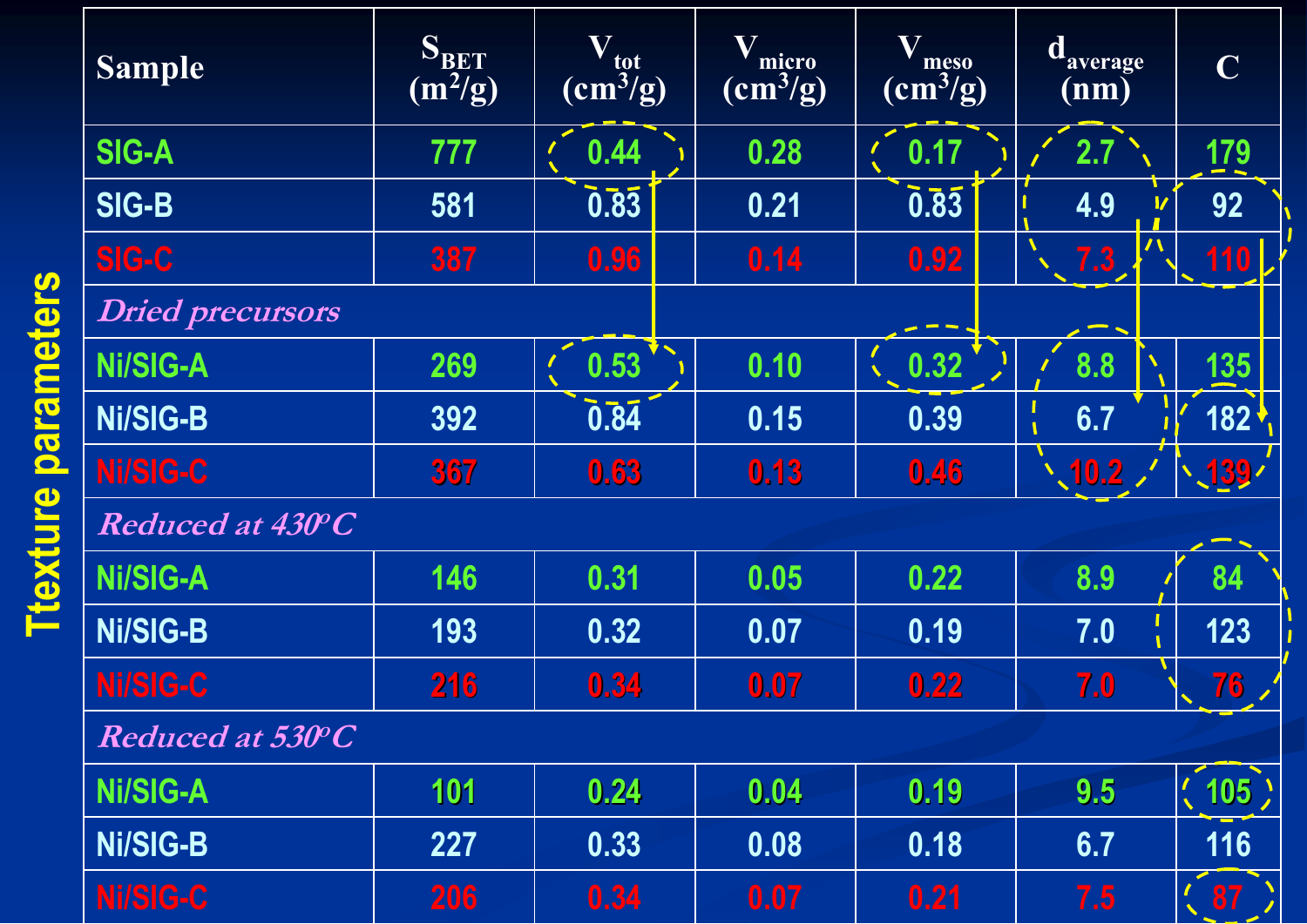▶ **C** constant is proportional to the heat of adsorption and **is associated with the force of interaction between adsorbent and adsorbate**

 $C \sim e^{H}$ <sub>1</sub>-H<sub>L</sub>/RT

*H1* **- the heat of adsorption of the first adsorbate layer**

**● values of С<20 show a lack of monolayer formation;** ● values of C>100 show a strong interaction between **adsorbent and adsorbate as well as presence of micropores.** *HL* **- the heats of adsorption of the second and the next layers**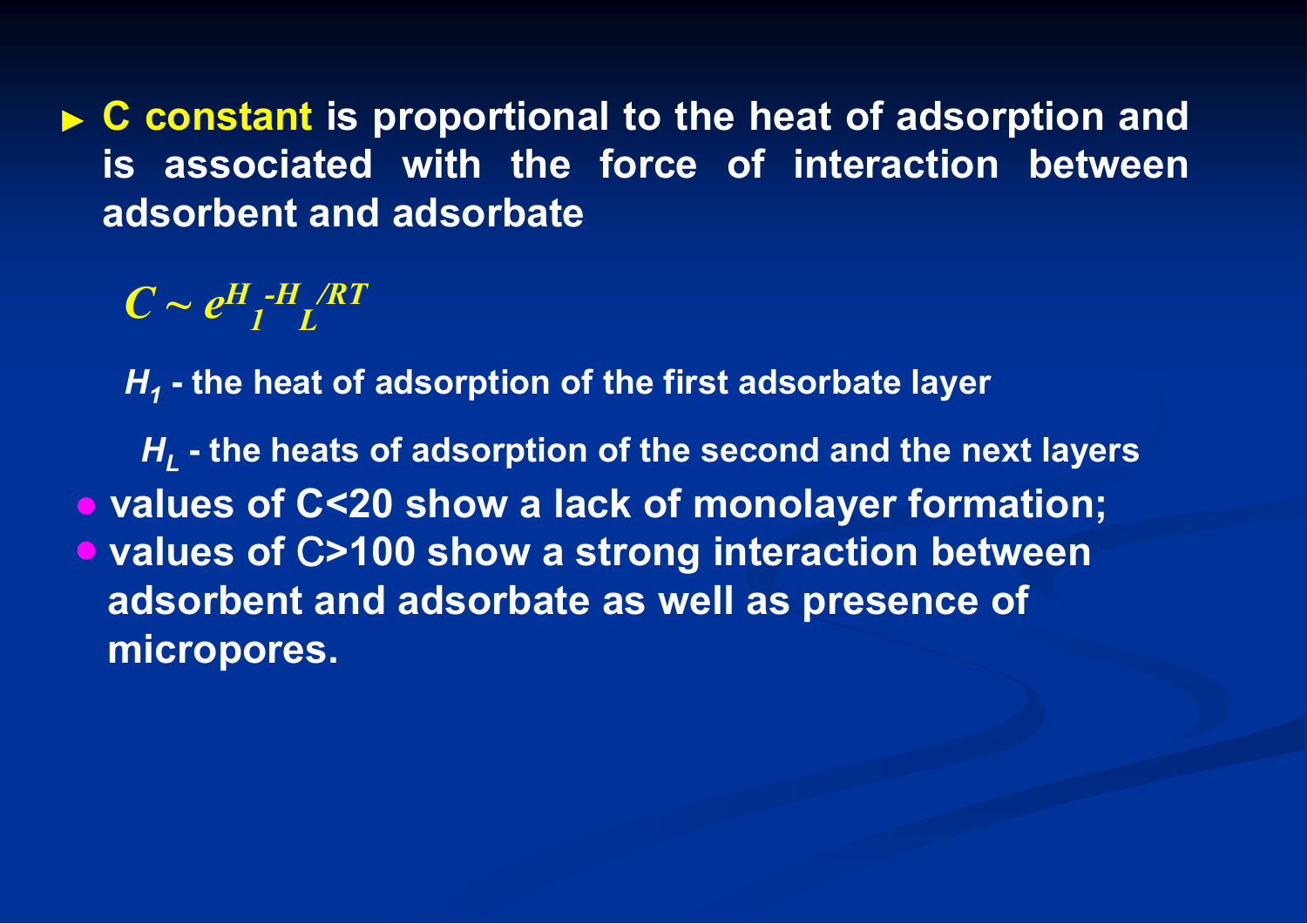# CONCLUSIONS



● **The texture of all dried precursors was characterized by the presence of aggregates of plate-like particles containing non-rigid slit-shaped mesopores as a common feature of the Ni-containing phase formed on SIG supports.**

● **The formation of the mesoporous Ni-containing phase changes the polarity of the surface in different way because of its different extent of presence and location.** This phase may consists of Ni(OH)<sub>x</sub>(CO<sub>3</sub>)<sub>y</sub> and/or Ni<sup>2+</sup>-O(OH)-Si **entities.**

**● The specific location of the Ni-containing entities in the dried nickel-silica gel catalyst precursors is preserved after the reduction-activation procedure at 430°C as well as at 530°C.**